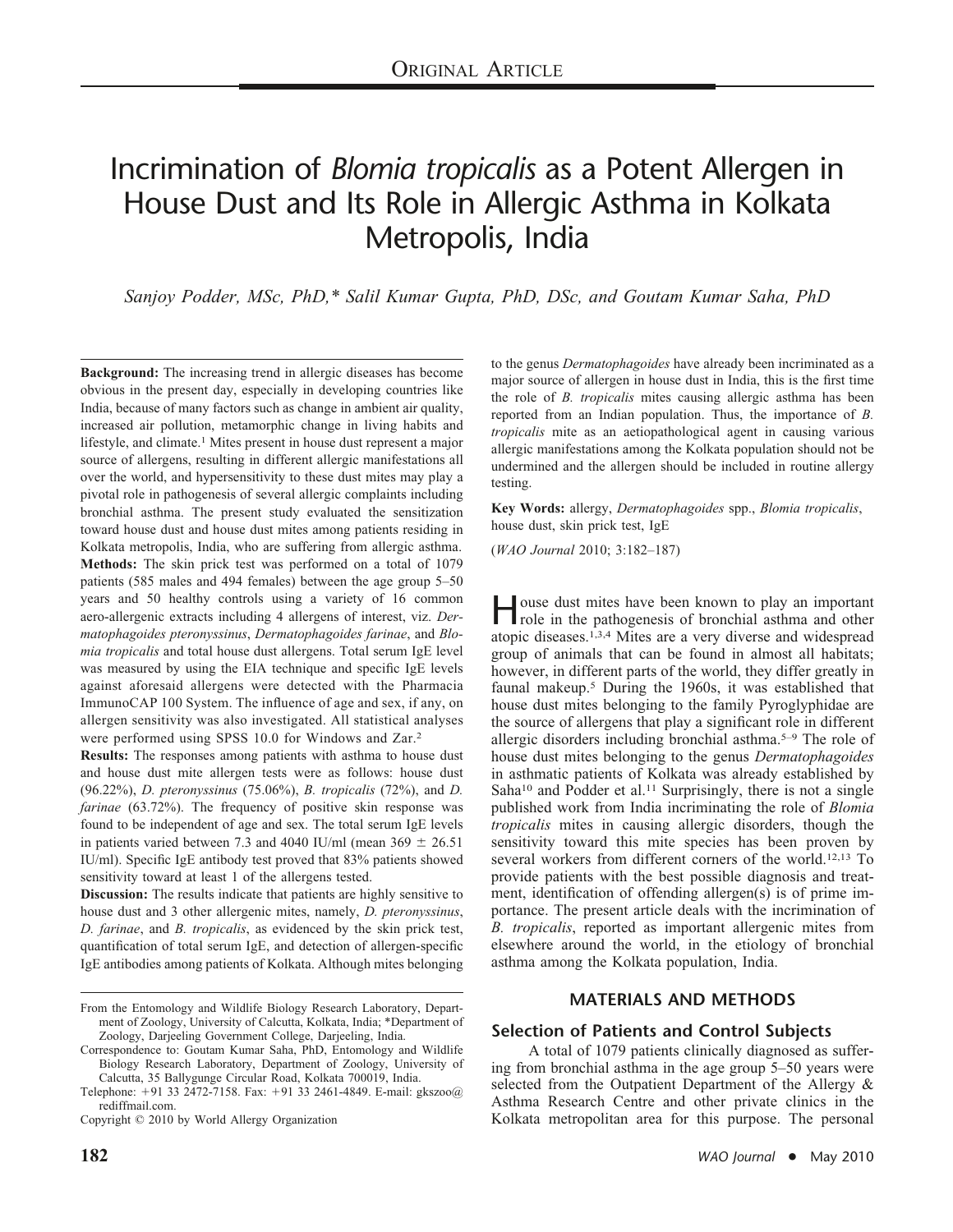and/or family history of individual patients were recorded in a well-prepared questionnaire including age of onset of symptoms, frequency of attacks, months of worst suffering, type of food intake, exposure to pet animals, influence of dusts, food, and nonspecific stimuli such as cold, exercise, and other irritant factors. Both male and female patients were categorized into 3 age groups ranging as follows:  $\leq 15$  years (Gr. A),  $16-40$  years (Gr. B), and  $>40$  years (Gr. C). Cases with other organic and systematic diseases such as hypertension, diabetes, and also pregnant and breastfeeding woman were excluded. Selection of patients was done on the basis of the criteria mentioned earlier by Saha.14 A complete record of the patients' physical and clinical condition was also maintained.

#### **Selection of Control Subject**

Fifty healthy people (25 males and 25 females) belonging to the same age group as patients with no personal and/or family history of atopy and without any history of sensitivity toward dust inhalation were selected to serve as control subjects.

Stool examination for 3 consecutive days against individual patients and individual control subjects were done by flotation technique to exclude the possible interference of parasitic infections on the IgE level of patients' sera.

#### **Allergy Skin Test To Assess Immediate Hypersensitivity Response**

All patients and control subjects were subjected to conventional skin prick tests against 16 common aeroallergens including 4 distinct allergens, namely, total house dust and 3 species of house dust mite allergens, viz. *D. pteronyssinus*, *D. farinae*, and *B. tropicalis.* The mites were selected on the basis of their predominance in house dust of Kolkata metropolis.

Allergy skin prick testing was carried out by a conventional method of Gislason and Gislason<sup>15</sup> with the help of standard allergen extracts and working protocol provided by Credisol India Limited. The test was performed on the flexor side of the forearm of each patient following the method of Saha.14 Results were taken 20 minutes after the skin test and were interpreted following the criteria suggested by Grater et al.16 All antiallergic and steroid drugs were withdrawn from each patient 72 hours before the skin testing. Allergens giving  $1^+$  to  $4^+$  reactions were considered clinically significant.

# **Quantification of Total IgE Level**

Measurement of total serum IgE was carried out by employing Enzyme Immuno Assay (EIA) using chemicals: Pathozyme Immunoglobulin (Ref: OD 417) supplied by Glaxo SmithKline Pharmaceuticals Ltd., Mumbai, India. The concentration of IgE is directly proportional to the color intensity of the test and the assay was calibrated against the World Health Organization<sup>17</sup> standard for IgE.

# **Detection of Allergen-Specific IgE Antibodies**

Detection of allergen-specific IgE antibodies in patients' sera against house dust (HD), *D. pteronyssinus* (DP), *D. farinae* (DF), and *B. tropicalis* (BT) was carried out by using the Pharmacia ImmunoCAP 100 System. The CAP was performed in collaboration with Pharmacia-authorized Metropolis Laboratory, Mumbai, India. The assay was calibrated against the World Health Organization Standard for IgE with a range of 0.35–100KU/L for specific IgE. Specific IgE was measured against the house dust and 3 house dust mites (*D. pteronyssinus*, *D*. *farinae*, and *B. tropicalis*).

#### **Statistical Analysis**

Paired Student *t* test with equal and unequal variances, Z-test, and contingent  $\chi^2$  test were used to compare the allergic response toward different allergens among different age groups of patients and between sexes. Statistical analysis was performed using SPSS 10.0 for Windows and Zar.2

#### **RESULTS**

#### **Incidence of Allergic Response to House Dust and House Dust Mites (***D. pteronyssinus*, *D. farinae*, and *B. tropicalis*)

Results of skin tests against 16 aeroallergens are presented in Table 1. Because the primary objective for the present article is to establish the role of house dust and common house dust mites, results in that respect were analyzed separately and data in great detail is presented here. A total of 1079 patients comprised of 585 males and 494 females with a definite history of allergic asthma and 50 normal individuals serving as control subjects were selected on the basis of criteria mentioned earlier.

Results of skin tests against total house dust and selected house dust mites (DP, DF, and BT) on 1079 patients revealed that 1035 (96.22%) patients showed sensitivity toward house dust. Because total house dust is a complex

| TABLE 1. | Allergic Response to Common Inhalants (Pollens,           |
|----------|-----------------------------------------------------------|
|          | Molds, and Others Including House Dust and Three Mites)   |
|          | in Bronchial Asthmatic Patients of Kolkata ( $n = 1079$ ) |

| <b>Allergens</b>               | No. Positive<br><b>Patients</b> | Percentage of<br><b>Positive Patients</b> |
|--------------------------------|---------------------------------|-------------------------------------------|
| Pollens                        |                                 |                                           |
| Cocos nucifera                 | 783                             | 72.58                                     |
| Brassica nigra                 | 598                             | 55.42                                     |
| Delonix sp.                    | 522                             | 48.38                                     |
| Azadirachta indica             | 467                             | 43.25                                     |
| Caesalpinia sp.                | 431                             | 40.02                                     |
| Molds                          |                                 |                                           |
| Aspergillus fumigatus          | 240                             | 22.28                                     |
| Aspergillus niger              | 198                             | 18.32                                     |
| Candida albicans               | 166                             | 15.39                                     |
| Cladosporium sp.               | 125                             | 11.58                                     |
| Alternaria alternate           | 44                              | 4.1                                       |
| Others                         |                                 |                                           |
| Dog dander                     | 99                              | 9.23                                      |
| Cat dander                     | 61                              | 5.71                                      |
| House dust                     | 1035                            | 96.22                                     |
| Dermatophagoides pteronyssinus | 809                             | 75.06                                     |
| Dermatophagoides farinae       | 688                             | 63.72                                     |
| Blomia tropicalis              | 778                             | 72.00                                     |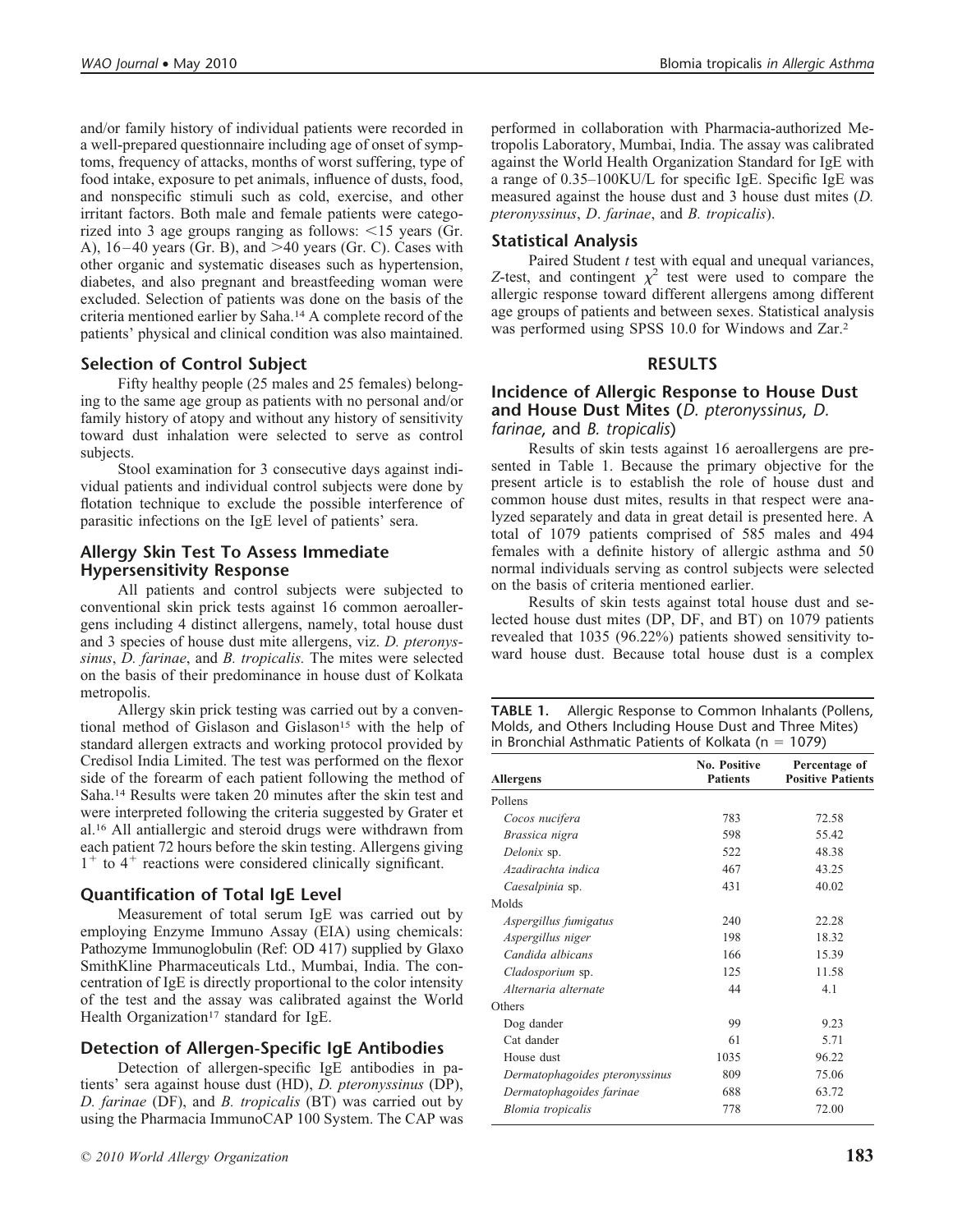| <b>TABLE 2.</b> Intensity of Skin Reaction Toward House Dust |
|--------------------------------------------------------------|
| and Mites Among Asthmatic Patients of Kolkata                |

|                         | No. (%) Patients With Different Degrees of Skin<br><b>Test Intensity</b> |              |              |              |  |  |
|-------------------------|--------------------------------------------------------------------------|--------------|--------------|--------------|--|--|
| Allergen<br><b>Used</b> | $1^+$                                                                    | $2^+$        | $3^+$        | $4^+$        |  |  |
| HD                      | 356 (34.39%)                                                             | 315 (30.43%) | 251 (24.25%) | 113 (10.91%) |  |  |
| D <sub>P</sub>          | 240 (29.70%)                                                             | 265 (32.71%) | 197 (24.32%) | 107 (13.01%) |  |  |
| DF                      | 177(25.76%)                                                              | 223 (32.45%) | 175 (25.47%) | 113 (16.56%) |  |  |
| <b>BT</b>               | 179 (23.03%)                                                             | 226 (29.08%) | 229 (29.16%) | 144 (18.53%) |  |  |

**TABLE 3.** Total Serum IgE Level in Patients and Control Subjects Residing in Kolkata

| <b>Study Group</b>     | Range of IgE<br>IU/ml | Mean IgE<br>$\mathbf{H}$ $\mathbf{I}$ | <b>Student</b><br>t Test | Remark   |
|------------------------|-----------------------|---------------------------------------|--------------------------|----------|
| Patients ( $n = 337$ ) | $7.3 - 4040$          | $369 \pm 26.51$                       | 1.499                    | P < 0.05 |
| Control $(n = 50)$     | $15 - 120$            | $56 \pm 34$                           |                          |          |

heterogeneous mixture of substances of both plant and animal origin, a high degree of sensitivity toward house dust is not uncommon.14 In the case of pyroglyphid mites the sensitivity was highest toward *D. pteronyssinus* (75.06%) followed by *D. farinae* (63.72%). Interestingly, the other mite *B. tropicalis* is responsible for causing allergies in 72% of the Kolkata population (Table 1).

The intensity of skin reaction against 4 allergens (house dust and 3 species of mites) tested varied between  $1^+$  and  $4^+$ , the details of which are depicted in Table 2.

#### **Total Serum IgE Levels Among Patients and Control Subjects**

For this purpose, of 1079 primary selected patients, 337 patients were selected finally on the basis of high positive reaction to skin prick test against 4 allergens, namely, house dust*, D. pteronyssinus*, *D. farinae*, and *B. tropicalis* mite species. The total serum IgE levels in 337 asthmatic patients and 50 control subjects of this study group varied from 7.3 to 4040 IU/ml (mean  $368.67 \pm 26.51$ ) and  $15-120$  IU/ml (mean  $56 \pm 34$ ), respectively (Table 3). Paired sample Student *t* test was done to investigate the differences, if any, in mean IgE value between the patients' sera and control sera and the result showed that the difference between the 2 mean values was statistically significant ( $P < 0.05$ ). Only 6.5% of the patients in our study group had serum IgE levels within the normal limits, whereas the remaining 93.5% patients showed elevated serum IgE levels (more than 300 IU/ml).

#### **Comparison of Total Serum IgE Levels Among Different Age Groups**

For this study the patients and control subjects were categorized into 3 age groups as mentioned earlier. The results revealed that the lower and upper limits of total serum IgE levels in 55 (16.32%) patients  $\le$ 15 years were 7.3 and 1799 IU/ml, respectively, and the mean value was  $415.47 \pm$ 64.39 IU/ml. In the next age group, that is,  $16-40$  years (n =

|             | <b>TABLE 4.</b> Total Serum IgE Levels in Different Age Groups |
|-------------|----------------------------------------------------------------|
| of Patients |                                                                |

| <b>Age of Patients</b> | <b>No. Patients</b> | Range of IgE<br>(IU/ml) | Mean IgE<br>(IU/ml) |
|------------------------|---------------------|-------------------------|---------------------|
| $\leq$ 15 years        | 55 (16.32%)         | $7.3 - 1799$            | $415.47 \pm 64.39$  |
| $16-40$ years          | 92 (27.29%)         | $36 - 4040$             | $424.47 \pm 65.88$  |
| $>40$ years            | 190 (56.37%)        | $26 - 2538$             | $315.64 \pm 35.44$  |

**TABLE 5.** Statistical Analysis on Total Serum IgE Levels in Different Age Groups of Patients

| <b>Age Group</b>       | Student t test | df  | Remark   |  |
|------------------------|----------------|-----|----------|--|
| Gr. A vs. Gr. B        | 0.278          | 138 | P > 0.05 |  |
| Gr. A vs. Gr. C        | 1.0087         | 78  | P > 0.05 |  |
| Gr. B vs. Gr. C        | 1.334          | 127 | P > 0.05 |  |
| df, degree of freedom. |                |     |          |  |

92, 27.20%), the total serum IgE levels varied between 36 and 4040 IU/ml (mean  $424.47 \pm 65.88$  IU/ml). Serum IgE levels of 190 (56.37%) patients belonging to the  $>40$  years age group ranged between 26 and 2538 IU/ml (mean  $315.64 \pm 35.44$  IU/ml) as shown in Table 4. Statistical analysis (Student *t* test with unequal variance) revealed that the mean IgE values of patients in the different age groups were not statistically significant (Table 5), although the mean IgE value in the middle age group, that is, Gr. B, was apparently higher in comparison to the other two groups of patients.

# **Comparison of Total Serum IgE Levels Among Two Sexes**

Appropriate data in this respect were analyzed and the results revealed that the total serum IgE levels in 175 (51.92%) male patients ranged from 7.3 to 4040 IU/ml (mean  $383.74 \pm 38.15$  IU/ml). In the case of female patients, the corresponding value was  $23-2953$  IU/ml (mean  $356 \pm 36.73$ IU/ml). Statistical analysis (Student *t* test with unequal variance) was performed to find out if the variation exists, if any, in mean total serum IgE levels between two sexes, which revealed that the difference was not statistically significant  $(P > 0.05)$ , as depicted in Table 6.

# **Detection of Allergen-Specific IgE Antibodies**

For detection of specific IgE antibodies against 4 allergens, namely, house dust, *D. pteronyssinus*, *D. farinae*, and

**TABLE 6.** Variation in Total Serum IgE Levels in Relation to

| Sex of Patients              |                            |                     |                          |                |
|------------------------------|----------------------------|---------------------|--------------------------|----------------|
| <b>Sex</b>                   | Range of<br>IgE<br>(IU/ml) | Mean IgE<br>(IU/ml) | <b>Student</b><br>t test | <b>Remarks</b> |
| Male<br>$n = 175(51.92\%)$   | $7.3 - 4040$               | $383.74 \pm 38.15$  | 0.3854<br>$(df = 335)$   | P > 0.05       |
| Female<br>$n = 162(48.07\%)$ | $23 - 2953$                | $356.07 \pm 36.73$  |                          |                |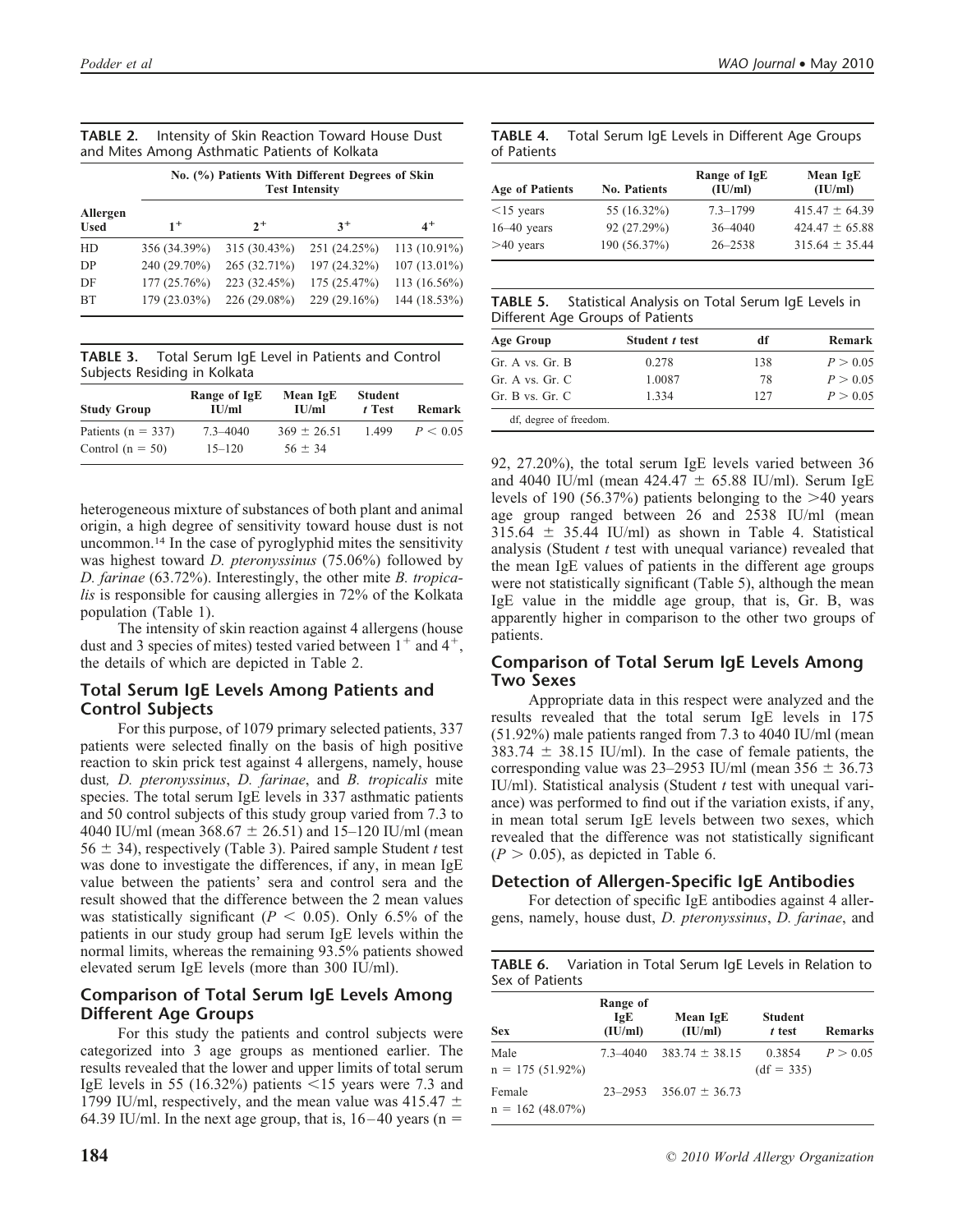| <b>TABLE 7.</b> Allergen-Specific IgE Reactivity Against HD, DP, |
|------------------------------------------------------------------|
| DF, and BT Allergens by ImmunoCAP 100 System                     |

| <b>No. and Percentage Sensitivity</b> |
|---------------------------------------|
| 71 (79.77%)                           |
| 64 (71.91%)                           |
| 79 (88.76%)                           |
| $94(90\%)$                            |
|                                       |

**TABLE 8.** Frequency of Positive Pharmacia ImmunoCAP Results Against HD, DP, DF, and BT in Patients of Different Age Groups

| Age   | No.<br><b>Patients</b> | Total<br><b>Tests</b> | <b>No. Positive</b><br><b>Tests</b> | v                    | Remark   |
|-------|------------------------|-----------------------|-------------------------------------|----------------------|----------|
| Gr. A | 16                     | 64                    | 36(56.25%)                          |                      |          |
| Gr. B | 66                     | 264                   | 187 (70.71%)                        | 3.7967<br>$(df = 2)$ | P > 0.05 |
| Gr. C | 23                     | 92                    | $64(69.60\%)$                       |                      |          |

*B. tropicalis* mites, 105 patients were selected finally, who showed higher total IgE values and maximum reactivity towards the allergens of interest by a skin prick test. Analysis of Pharmacia ImmunoCAP results against the 4 allergens of interest revealed that of 105 serum samples tested, 89 (84.76%) showed the presence of allergen-specific IgE antibodies against at least 1 of the 4 allergens tested, whereas 16 (15.23%) samples did not show any positive response against any of the 4 selected allergens. Among the positive samples, 71 (79.77%) had specific IgE antibodies against HD, 64 (71.91%) against DP, 79 (88.76%) against DF, and 94 (90%) against BT allergen (Table 7).

#### **Pharmacia ImmunoCAP Sensitivity in Relation to Patients' Age**

Analysis of ImmunoCAP results against HD, DP, DF, and BT allergens in relation to age of patients revealed that of 64 tests performed on 16 patients in the age group  $\leq$  15 years, 36 (56.25%) showed positive ImmunoCAP response and of the 264 tests performed on 66 patients in the age group 16 – 40 years, 187 (70.71%) were ImmunoCAP positive, whereas in the remaining 23 patients in the age group  $>40$ years, 92 tests were done, of which 64 (69.56%) showed positive response (Table 8).

Statistical analysis ( $2 \times 2$  contingent  $\chi^2$  test) indicated that the frequency of positive ImmunoCAP response to different allergens tested were not age dependent ( $P > 0.05$ ), though the frequency of ImmunoCAP sensitivity in subjects aged 21 years and older was apparently higher.

#### **ImmunoCAP Response in Relation to Sex of Patients**

Analysis of ImmunoCAP 100 results in relation to 2 sexes (*Z* test) revealed that the frequency of total positive responses to at least 1 of the 4 allergens tested and against each of the individual allergens did not differ significantly between the two sexes (Table 9).

| <b>Allergens</b> | No. and Percentage of<br><b>Positive Patients</b> |             |        |                |
|------------------|---------------------------------------------------|-------------|--------|----------------|
|                  | Male                                              | Female      | z      | <b>Remarks</b> |
| HD               | 47 (81.03%)                                       | 23 (74.19%) | 1.285  | P > 0.05       |
| DP               | 41 (70.68%)                                       | 24 (77.41%) | 0.0602 | P > 0.05       |
| DF               | 53 (91.37%)                                       | 28 (90.32%) | 1.003  | P > 0.05       |
| <b>BT</b>        | 59 (89.39%)                                       | 35 (89.74%) | 1.007  | P > 0.05       |
| At least 1       | 58 (87.87%)                                       | 31 (79.48%) | 1.156  | P > 0.05       |

#### **DISCUSSION**

A gradual increase in the incidence of bronchial asthma among the population of Kolkata during the last few years tempted us to identify the etiologic agents responsible for allergic complaints. The pilot screening test against 16 allergens of interest clearly showed that positive response to house dust and house dust mites were higher than the rest of the allergens tested. The skin prick test results against 4 selected aeroallergens of interest account for about 76% of allergic asthma among the Kolkata population. Skin test results on 1079 patients against HD, DP, DF, and BT showed that 96.22% patients were sensitive to HD, 75.06% to DP, 63.72% to DF, and 72% to BT allergens. These results confirm the earlier observation of Saha14 who also reported the high degree of reactivity toward house dust and *Dermatophaoides* mites among patients with asthma from Kolkata. The present study also agrees quite well with other investigators<sup>18</sup> who also established the correlation between allergy and positive skin reaction. It seems that the frequency of allergic responses to different inhalants is the same in different age groups and for both sexes. However, these findings disagreed with Hannaway et al<sup>19</sup> who came to the conclusion that the rate of skin reactions was highly age dependent and peak reactivity occurred during adulthood with a sharp decline in the older age group. Murray et al<sup>20</sup> interpreted it as the natural decline in reactivity that occurs in older patients that may be attributed to either an actual decrease in immunologic reactivity or a decrease in the capacity of the skin to respond to immunologic challenge.

IgE was considered as the prime carrier of reaginic hypersensitivity in humans.<sup>21</sup> According to Johansson<sup>22</sup>and Gleich et al, $23$  the total serum IgE level is high in bronchial asthmatic patients. A wide range of serum IgE levels (7.3– 4040 IU/ml) had been observed in this study group and difference of mean serum IgE levels between patients and control subjects was observed to be statistically significant in the present study. According to Ganju et al,<sup>24</sup> the basis of variations in IgE levels was polygenic with a possible effect of environmental and socioeconomic factors.

In the present study group it is to be noted that patients between the age of 16 and 40 years showed higher mean IgE levels in comparison to the other two groups, though the difference was not statistically significant. These findings are in conformity with the findings of Johansson<sup>22</sup> and Zetter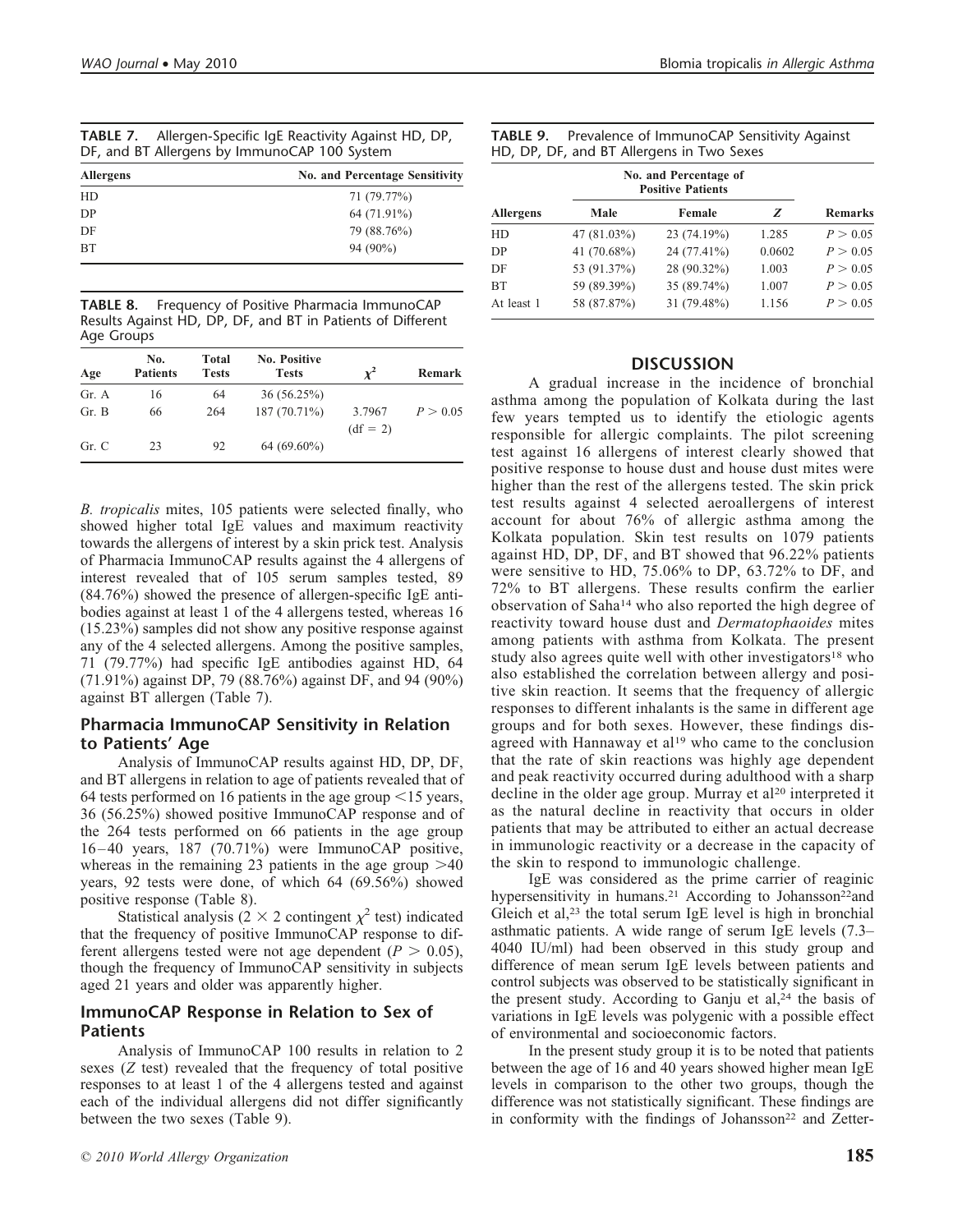strom and Johansson,<sup>25</sup> who also reported that the serum IgE level did not depend on age. However, Khatua et al<sup>26</sup> suggested that the age of patients has a significant effect on the increase of total serum IgE level. However, the difference in mean serum IgE levels in male and female patients is not significant. This finding agrees with Zetterstrom and Johansson<sup>25</sup> and Batabyal et al.<sup>27</sup> However, the present findings disagree with those of Wood and Oliver,<sup>28</sup> Sharma et al,<sup>29</sup> and Barbee et al<sup>30</sup> who had the opinion that total serum IgE levels were influenced by sex and age. In conclusion, it can be mentioned that the increase of total serum IgE levels is neither age nor sex dependent.

Although skin testing is an excellent screening test to evaluate immediate hypersensitivity reaction, allergenspecific IgE antibodies test is definite proof of IgE-mediated diseases.25 Hence, the determination of specific IgE provides important information regarding the therapy to be adopted.

Analysis of allergen-specific IgE antibodies against house dust, *D. pteronyssinus*, *D. farinae*, and *B. tropicalis* results in relation to patients' age and sex revealed that the frequency of sensitivity toward 4 selected allergens is neither age nor sex dependent ( $P > 0.05$ ). This finding correlated well with the observation made by Chew et al,<sup>13</sup> Kerkhof et al,  $31$  and Simpson et al.<sup>18</sup> The present findings revealed that about 76% of the patients in Kolkata are sensitive to house dust and 3 mite allergens tested. Among these positive patients, 93.5% have elevated serum IgE levels. This proves the atopic status of those patients. In the present study allergen-specific IgE antibodies were detected in the patients as follows: 79.77% to HD, 71.91% to DP, 88.76% to DF, and 90% to BT allergens. In the case of skin response 96.22% of the patients were sensitive to HD, 75.06% to DP, 63.72% to DF, and 72% to BT allergens. This difference in sensitivity against 4 allergens of interest by 2 diagnostic methods may be due to the appearance of false-positive or false-negative results by skin prick test whereas demonstration of specific IgE antibodies to a defined allergen is a definite proof of IgE-mediated disease.31

Thus, the present study established the role of 3 allergenic mites, namely, DP, DF, and BT, in house dust allergy as evidenced by the skin prick test, total serum IgE, and detection of allergen-specific IgE antibodies among patients of Kolkata. This is the first time the role of *B. tropicalis* mite causing various allergic diseases including bronchial asthma has been reported from the Indian population. The study suggests that, in areas where *B. tropicalis* forms part of acarofauna, sensitization to this mite is an independent risk factor for asthma and as a matter of fact the role of *B. tropicalis* in causing bronchial disorders cannot be ruled out or underestimated. In conclusion, it can be said that sensitization to pyroglyphid and nonpyroglyphid mites is evident in the Kolkata population. These findings indicated that in vivo and/or in vitro testing for sensitization to these 3 species of mites should be considered in routine allergological diagnosis procedures.

#### **ACKNOWLEDGEMENTS**

*The authors are grateful to the University Grants Commission, New Delhi, India, for providing financial assistance (sanction no. F3–132/2003/SR). Thanks are also due to H. Biswas and I. Roy for their technical assistance.*

#### **REFERENCES**

- 1. Ciftci IH, Cetinkaya Z, Atambay M, Kiyildi N, Aycan OM, Daldal N. House dust mite fauna in western Anatolia, Turkey. *Korean J Parasitol.* 2006;44(3):259 –264.
- 2. Zar JH. *Biostatistical Analysis.* New Delhi, India: Pearson Education Singapore Pte. Ltd. (Indian Branch); 1999:1-663.
- 3. Sporik R, Chapman MD, Platts-Mills TA. House dust mite exposure as a cause of asthma. *Clin Exp Allergy.* 1992;22:897–906.
- 4. Casas R, Ferrándiz R, Wihl JA, Fernández B, Dreborg S. Biologic activity of *Dermatophagoides siboney* and *Blomia tropicalis* allergens in exposed and unexposed mite allergic individuals. Effect of patient selection on biologic standardization of mite extracts. *Allergy.* 1999;54: 392–396.
- 5. Platts-Mills TA, Thomas WR, Aalberse RC, Vervloet D, Chapman MD. Dust mite allergen and asthma: report of a second International Workshop. *J Allergy Clin Immunol.* 1992;89:1046 –1060.
- 6. Voorhorst R, Spieksma-Boezeman MIA, Spieksma F.Th.M. Is a mite (*Dermatophagoides* sp.) the producer of the house-dust allergen? *Allergy Asthma*. 1964;10:329 –334.
- 7. Spieksma FT, Spieksma-Boezeman MI. The mite fauna of house dust with particular reference to the house-dust mite Dermatophagoides pteronyssinus (Trouessart, 1897) (Psoroptidae: Sarcoptiformes). *Acarologia.* 1967;9:226 –241.
- 8. Warner A, Boström S, Möller C, Kjellman NI. Mite fauna in the house and sensitive to house dust and storage mites. *Allergy.* 1999;54:681– 690.
- 9. Eggleston PA, Bush RK; American Academy of Asthma, Allergy and Immunology. Environmental allergen avoidance: an overview. *J Allergy Clin Immunol.* 2001;107(3 Suppl):S403–S405.
- 10. Saha GK. House dust mite allergy in Calcutta, India: Evaluation by RAST. *Ann Allergy.* 1993;70:305–309.
- 11. Podder S, Chowdhury I, Das A, Gupta SK, Saha GK. Immediate hypersensitivity to common inhalants: an investigation of nasobronchial allergy patients in Kolkata, India. *Allergy Clin Immunol Int: J World Allergy Org.* 2006;18(3):114 –119.
- 12. Bronswijk JEMH Van. Parasitic mites of Surinam: Mites and fungi associated with house floor dust. *Ent Ber Amst.* 1972;32:162–164.
- 13. Chew FT, Zhang L, Ho TM, Lee BW. House dust mite fauna in tropical Singapore. *Clin Exp Allergy*. 1999;29:201–206.
- 14. Saha GK. House dust mite sensitivity among rural and urban asthmatics of West Bengal, India: a comparison. *Aerobiologia.* 1997;13:269 –273.
- 15. Gislason D, Gislason T. IgE mediated allergy to *Lepidoglyphus destructor* in an urban population—an epidemiological study. *Allergy.* 1999; 54:878 – 883.
- 16. Grater WC, Dockhorn R, Boggs P, Don RL. Report of the American College of Allergists Committee on standarisation of allergic extracts. *Ann Allergy.* 1982;49:49 –54.
- 17. WHO. Dust mite allergens and asthma: a worldwide problem. International Workshop Report. *Bull World Health Org.* 1988;66:769 –780.
- 18. Simpson A, Green R, Custovic A, Woodcock A, Arruda LK, Chapman MD. Skin test reactivity to natural and recombinant *Blomia* and *Dermatophagoides spp.* Allergens among mite allergic patients in the UK. *Allergy.* 2003;58:53–56.
- 19. Hannaway PJ, Hyde JS. Scratch and intradermal skin testing. A comparitive study in 250 atopic children. *Ann Allergy.* 1970;28:413–419.
- 20. Murray AB, Simons FE, Ferguson AC, Freigang B, Gerrard J, Gold M. Skin testing for allergy in children. *Can Med Assoc J.* 1983;129:824 – 830.
- 21. Ishizaka K, Ishizaka T, Hornbrook MM. Physicochemical properties of human reaginic antibody. IV: Presence of a unique Immunoglobulin as a carrier of reaginic activity. *J Immunol.* 1966;97:75– 85.
- 22. Johansson SG. IgE in allergic diseases. *Proc R Soc Med.* 1969;62(9): 975–976.